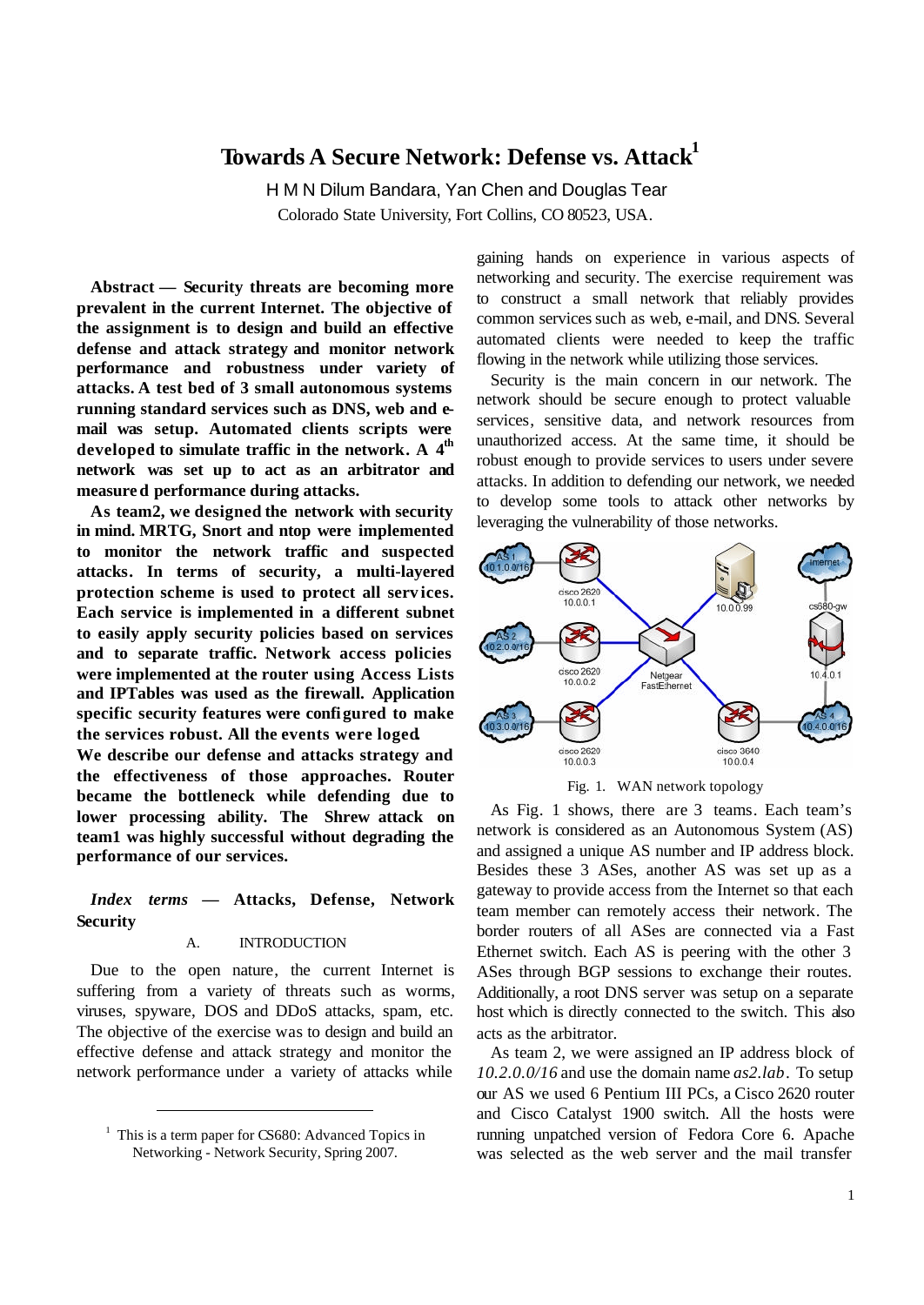agent was Postfix. DNS servers were based on BIND. The Multi Router Traffic Grapher (MRTG) [3] is used to monitor both incoming and outgoing traffic at the border router. Ntop [2] is used to measure the traffic in 5 second intervals. Wireshark [7] is used as a network protocol analyzer to troubleshoot network problems by sniffing and analyzing the traffic in the network. TCPdump [8] is used as a basic traffic sniffer. SNORT [4] is used to detect potential attacks on our network and Nessus [6] is used to scan the network for vulnerabilities. IPTable s [9] is used as a firewall to further protect services.

The rest of the paper is organized as follows. Section B describes the network architecture we designed and implemented. Section C describes the services and baseline. Section D describes the defense strategy and its implementation. Section E provides observations under attacks. Attack strategy and effectiveness is described in section F. Section G further discusses the network architecture, attacks and defense and it is followed by concluding remarks.

#### B. NETWORK ARCHITECTURE

The main goal was to establish a network that is easier to manage. The layout of the network, services and IP addressees are illustrated in Fig. 2. The network was connected to the other two ASes through the 100Mbps gateway switch. The Fast Ethernet port in the router was

connected to the gateway switch in order to gain higher bandwidth. Since we did not have crossover cables the remaining 4 Ethernet ports were connect to individual hosts through the VLAN enabled switch. A separate VLAN was configured for each router-host connection and this later allowed us to put more control on traffic flow. For an example Eth 1/1 was connected to the mail server and all the incoming SMTP requests were forwarded only to this

port. This also allows higher bandwidth from router to hosts.

The router acted as the DHCP server for Host1-4 and IP addresses were given based on hosts MAC address. Each LAN has a /24 address space. Host1 was running the DNS server, FTP server and TFTP server. Mail server was running on Host2 and Host4 was running the web server. Host4 was connected through Host3 which acts as a firewall and it also hosts the secondary DNS server. We used Host5 predominantly for attacking and since it was directly connected to the router it had a 10Mbps outgoing bandwidth. Snort and ntop were running on Host6. All the traffic through the switch was mirrored to this host.

## C. SERVICES

The DNS was the first service to be configured. Bind 9.3.2 was used as a domain name service and was resolving names for hosts and services for as2.lab domain and was able to resolve names on other ASs through the root name servers configured in AS4. It was also configured to perform reverse name lookups. Each entry had a timeout of 10 seconds. This was mostly done for the purpose of increasing traffic in the network. The DNS was configured to log all the queries but later this was disable due to increased log size. For the purpose of fault tolerance a secondary name server was configured on Host3. It transferred the zone information from the



Fig. 2. Network layout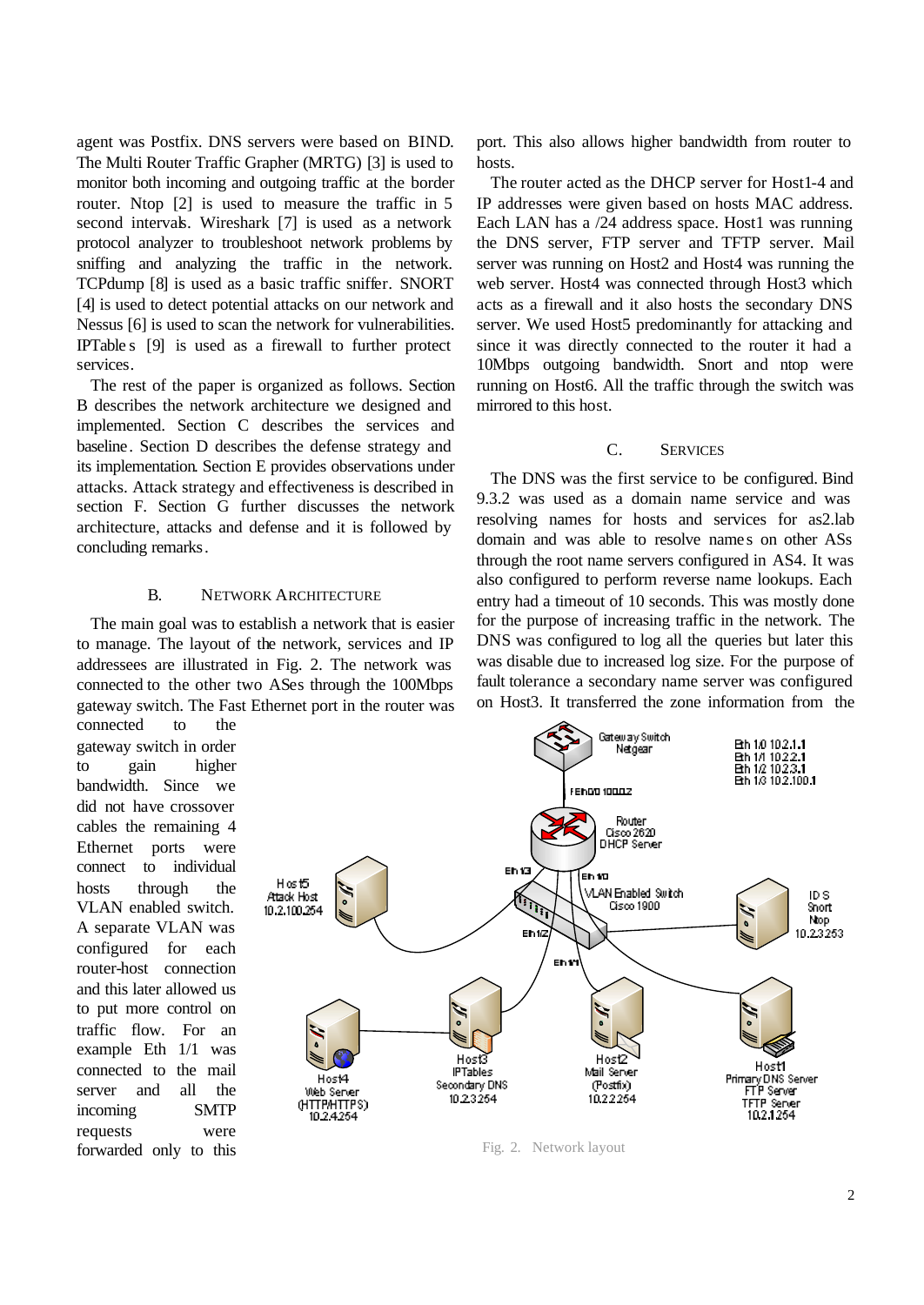primary server and an entry was also added to the root name server.

SSH was enabled on all the hosts. Host1 also hosts the TFTP server for the purpose of uploading router image and to backup router configuration. File Server was also configured using the very secure FTP service.

Postfix 2.3.3-2 is used as the mail server. Postfix became the first choice since it is easier to configure and it is renowned for higher security. It was setup with the objectives of later adding spam and virus filtering however those features were never implemented. It was configured to accept e-mails for the *as2.lab* domain and users were able to check mail using any IMAP client. Courier-imap was used to provide IMAP access to Maildir mailboxes. Since it was a bit harder to work with IMAP clients SquirrelMail was installed as a WebMail service. Six user accounts were added, 3 for the group members and 3 dummy accounts, namely user1-3. It was seen that the mail server was able to receive more than 90 mails per second. Since the mail server was generating a large log file logs were rotated in every 3 hours.

After all ASs agreed on the 10 request per second based line it was seen that the arbitrator was able to send 6.5 e-mails per second in average (table 1) and the server was receiving an aggregated average of 16.7 mails per second.

| Table 1 – Baseline performances |
|---------------------------------|
|---------------------------------|

| Services | Arbitrator requests | Aggregated requests |  |
|----------|---------------------|---------------------|--|
| Mail     |                     |                     |  |
| Web      | ९ ०                 | 31.                 |  |

Web server based on Apache 2.2.3 was configured on Host4. It hosts the AS2 web sites which had 100 web pages with a mean of 10000 bytes. We also had a secure version of the website under *https://www.as2.lab*. MRTG graphs were also visible through the web server. Under baseline operations the arbitrator was able to receive 8 web pages per second in average (Table 1) and server was catering an aggregated average of 31.1 requests per second.

Although the other two ASs were replicating their services to increase fault tolerance we decided not to do so because of three reasons. We needed to build a simple system as done by most of the small size organizations; secondly we want to see how effective our approach in withstanding an attack; we also realized machines were becoming a bottleneck in handling large requests so we decided not to run multiple services on the same host.

### *A. Clients*

Both mail and web clients were configured to send the baseline of 10 requests/second for each AS in average. Both clients were written in Perl script.

Mail clients initially used Sendmail to send the mails and those mails were relayed through the mail server. However there was an error, after sending mails for a couple of hours Sendmail suddenly stop forwarding any mails and there were multiple corrupted instances of Sendmail in the process table. Then we switched to the scheme of sending mails directly to the receiver's mail server using some SMTP libraries in Perl. A total of 10 mails were send approximately every second depending on the delay in the establishing and delivering the mail. Three clients were running on Host1-3 and 2 of them send 4 mails/second/AS and the other one sends 2 mails/second/AS. The number of connection attempts and successful attempts for a given time period was logged.

The web clients use a simple wget call to each AS. The wget was configured to try once for each attempt and records a success when successful. A total of 10 requests were made approximately every second across the clients depending on the delay in the wget function. The clients were distributed across Host1-4. This was done to balance the load across the network and to avoid overloading a single machine. Each client on hosts 2 and 4 made 2 requests/second while clients on hosts 1 and 3 made 3 requests per second. After 60 rounds of requests the total number of successful attempts were average out and the results were saved to a log file.

Two design errors in the script were determined after the attack scenarios. The first was the timeout value of wget was not changed from the default value. This caused wget to hang while it was waiting for a reply from the server host. This resulted in the success rate not being calculated approximately every minute, but the duration lasted up to several minutes during the attack. The results were aggregated across several minutes and did not give a detailed account of the performance of the network being monitored during the attack. The second error was iterating the outer loop 60 times to approximate a one minute time frame. Even though the success rate was calculated on actual time, it was not calculated at equal time intervals during the iteration. The solution was to use a timer to calculate the success rate at a specific interval. This would also allow the time interval to be changed to a longer or shorter interval than 1 minute.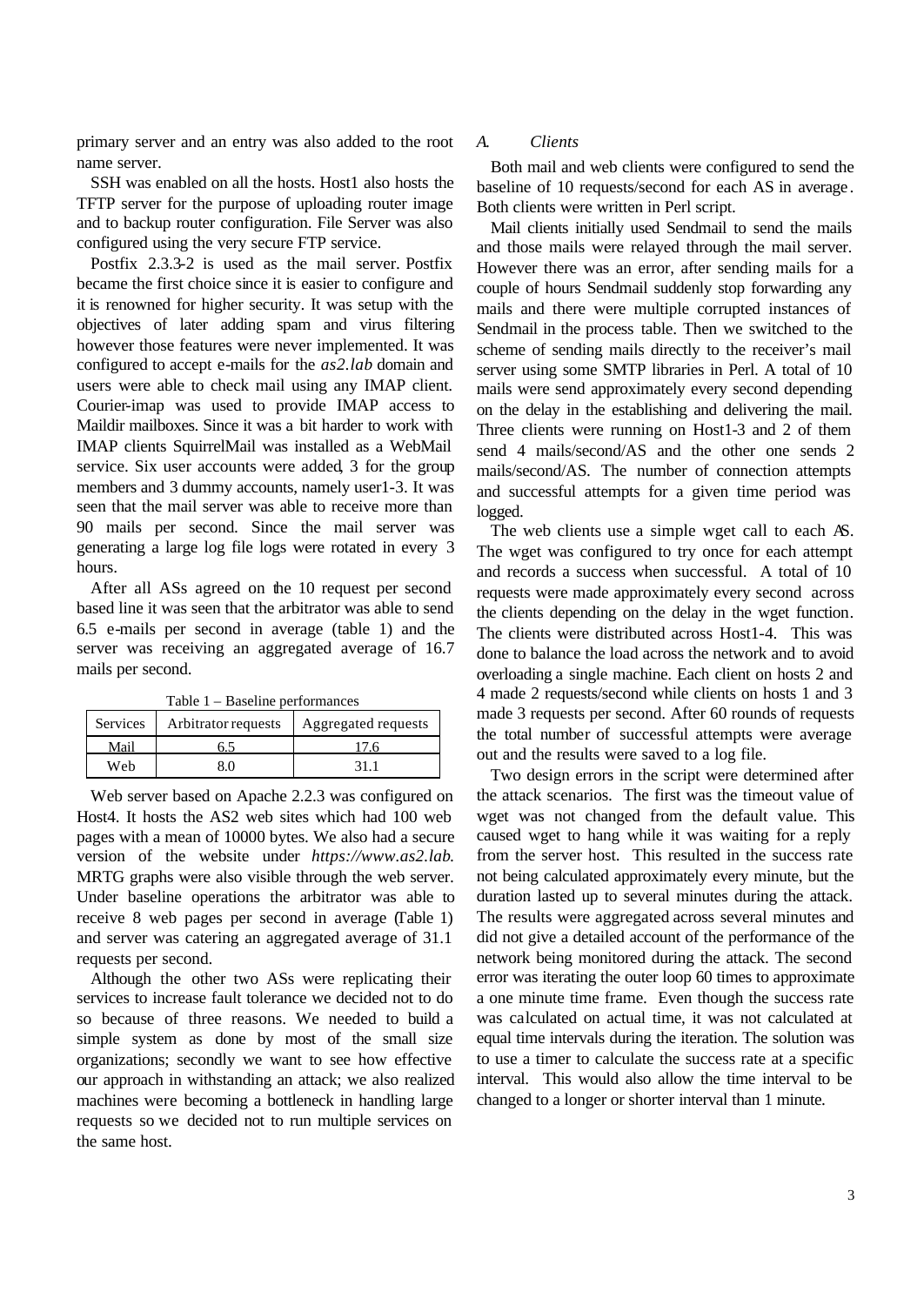## D. DEFENSE STRATEGY

We use the defense in depth approach while designing the defense strategy. We configured multiple levels of defense at the router, IPTables and at the application level. Following sections describe the defense strategy in detail. We used both a proactive and reactive defense strategy.

#### *A. Defense At The Network Level*

We wanted to ensure that network and application will not become the vulnerable point during an attack. Since we were not supposed to patch any of the hosts and applications we put our best effort to put maximum defense at the network level. Basically, the router is used to provide general security protection. And IPTables is used to protect more important services.

#### *Routers*

We first protected the router itself and then configured Access Control Lists (ACLs) for other services.

Since more services open more vulnerabilities, our first security policy was to disable any unnecessary service on the router. For example, IP redirect is not useful in our network environment. However, this function is turned on in the router. It can amplify SMURF or FRAGGLE attacks or used to set up Man-in-the-Middle attacks. Turning off such functions removes potential vulnerabilities without affecting legitimate traffic.

Additionally, the router used in our network does not support SSH. Since the communication using Telnet is not encrypted, our router was set up to only accept remote login from the specific machine in our network.

Routers mainly operate on IP layer and are used to route the packets according their destinations. Lots of security features are implemented in routers. One of the most important features is the use of ACLs. The basic function of ACLs is to look at source and possibly destination IP addresses to make sure that only packets from/to authorized users are allowed to go through. Furthermore, an extended ACL can filter the packets based on the network protocol used, TCP/UDP source or destination port number, or ICMP types. Take Cisco router as an instance. Following configuration shows that the router only allows web traffic from 10.1.0.0/16 to host 10.2.4.254.

access-list 110 permit tcp 10.1.0.0 0.0.255.255 host 10.2.4.254 eq www Deny any any

Another security feature is route-map, which is similar to access list. It is used when the route, that a packet takes needs to be altered. Normally, it uses ACLs to

define the conditions. When the conditions are met, an action can be taken. Actions are defined using set commands and can be used to modify the packet or routes. In this exercise, we use route-map to filter unwanted routes learned from BGP to prevent prefix hijacks. Normally, prefix hijacks can be easily achieved by announcing a more specific route. For example, in our exercise environment, AS3 can hijack our traffic from to AS1 by advertising 10.1.0.0/17 and 10.1.128.0/17 to our router. Since these two routes are more specific than the route we learn from AS1, by longest match rule, our router will pick the routes learned from AS3. In this case, AS3 successfully hijacks all our traffic to AS1. To prevent the above hijack, we set up following rule using route-map.

A route announced by peer p will be accepted if and only if the ip space contained in the route falls into the ip space owned the by p.

Note that under above rule, if the link or the BGP session between AS2 and AS1 is broken, the traffic from AS2 to AS1 will be lost and vice verse. The reason is that AS2 will never believe the route about AS1's IP space announced by AS3.

Besides filter routes learned from BGP, we use ACLs to control the incoming traffic and the traffic to each subnet. Since we separate each service into different subnets, we apply ACLs on the interfaces connecting the service server. For example, only DNS traffic is forwarded out to the interface connecting DNS server's subnet. In this way, even if one of the servers is compromised, it is still hard for attacker to use that server to attack the other legitimate servers.

Nowadays, lots of attacks are based on spoofing the source IP address in the packets. In this way, attackers can either make themselves hard to be detected or easily launch a DoS attack.

To mitigate the problem caused by forged IP addresses, Cisco provides a nice feature called Unicast Reverse Path Forwarding (RPF) [10]. Basically, Unicast RPF is applied on an interface. The router examines all packets received as input on that interface to make sure that the source address and source interface appear in the routing table and match the interface on which the packet was received. If they do not match, the packets will be dropped. Unicast RPF is useful when the path between source and destination is in symmetry. In our network topology, although each BGP router connects to the other 3 routers by one interface, we can still remove the forged prefixes not in the allocated IP space.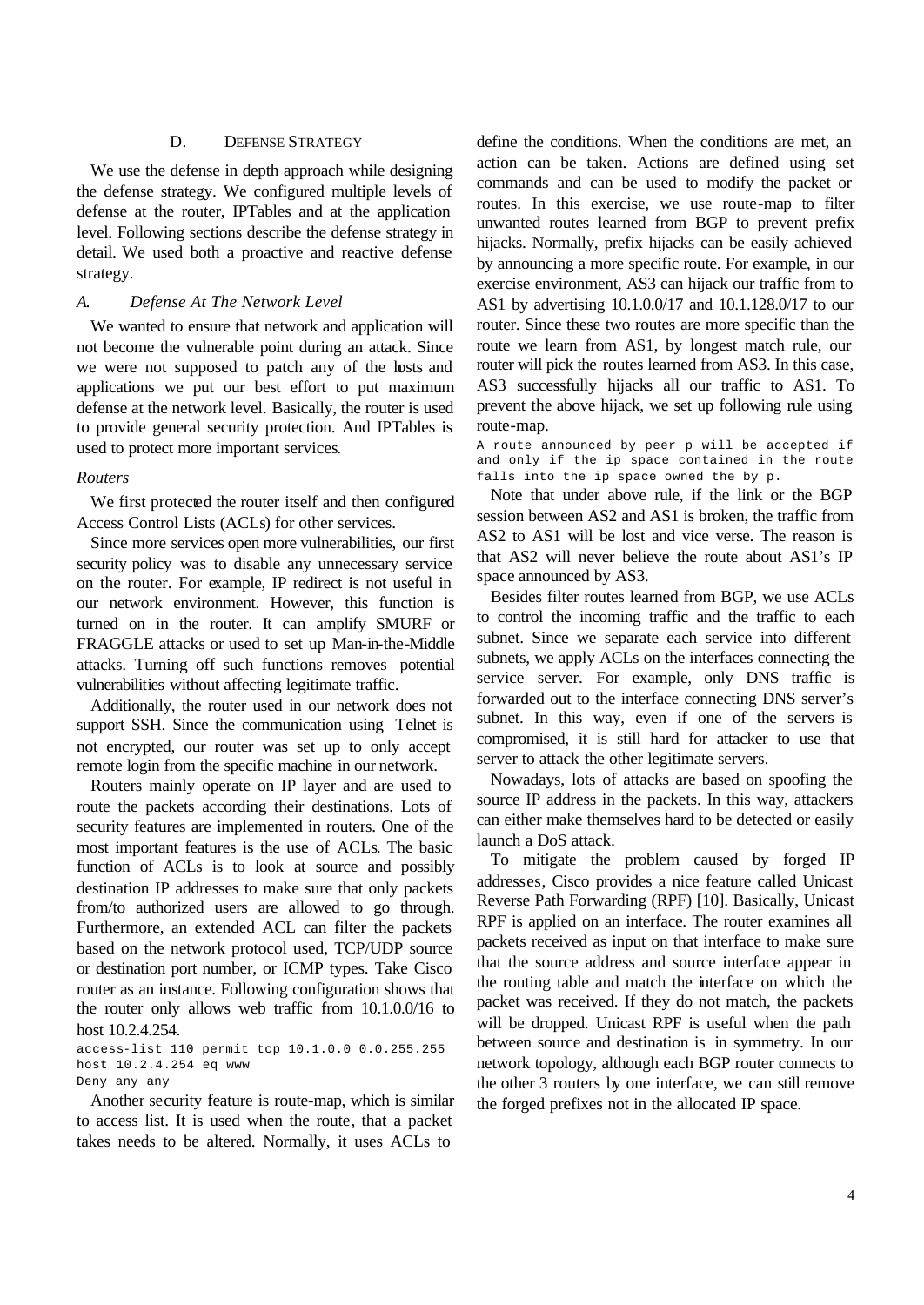Table 2 – Summary of IPTable rules

| Host              | <b>Rules</b>                                                                                                                                                                |  |  |  |  |
|-------------------|-----------------------------------------------------------------------------------------------------------------------------------------------------------------------------|--|--|--|--|
| Common<br>rules   | SSH only with AS2 network and gateway machine<br>Outgoing DNS, ICMP ECHO, DHCP requests<br>One ICMP ECHO replies per second                                                 |  |  |  |  |
| Host1             | Incoming DNS requests only<br>Outgoing mail and web for clients<br>20 TCP SYN per second                                                                                    |  |  |  |  |
| Host <sub>2</sub> | Incoming mails only<br>Outgoing mail and web request for clients<br>50 TCP SYN per second                                                                                   |  |  |  |  |
| Host3             | Incoming DNS requests only, zone transfer only from<br>primary server<br>Outgoing mail and web for clients<br>Forwarding only web traffic to Host4<br>20 TCP SYN per second |  |  |  |  |
| Host4             | Incoming web requests only<br>Outgoing web for clients<br>50 TCP SYN per second                                                                                             |  |  |  |  |

## *IPTables*

Before configuring any rules a network scan was performed on all the hosts in the network using Nessus vulnerability scanner [6]. This network scan reviled some of the services that were running without our knowledge. Some of those include; sunrpc running on TCP/UDP port 111, FTP and TFTP that we forgot to disable, unknown service running on TCP/UDP port 814, mdns on UDP port 5353, POP3S on TCP port 995, swat on TCP 901, etc. Most of the services that we could disable were stopped and for other services specific REJECT rules were added to IPTables. Default policy was to block everything. Since we did not require running FTP and TFTP during attacks those servic es were disabled. Host3 added additional protection to web server by having another security layer. Only web requests were forwarded to the web server. Table 2 summarizes IPTable rules for each host. After applying IPTable rules and enabling SeLinux on Host1-4 another vulnerability scan was performed to make sure that the defenses were in place.

# *B. Defense At The Application Level*

Although we were not able to patch any of the services we were able to put some constrains at the application level by using some of the built in features in individual services.

In order to ensure fault tolerance a secondary DNS server was installed. This DNS was configured not to accept any zone transfers other than from the primary DNS server.

The mail server was configured to relay mails only within AS2 IP addresses. Mails that were sent to unused accounts were immediately rejected to prevent any resource utilization. The server was configured to access only 50 concurrent mail connections (although we saw it can handle more than 90 connections) and parallel delivery limit to same destination was set to 10. These were done to prevent the server from being overloaded during an attack. In order to prevent the mailboxes from filling the hard disk, mails were deleted in every 60 seconds and deferred queue was flushed every 3 hours. Mail log was also rotated in every 3 hours.

The Apache web server has some built in features that we used to try and make or web server more robust to an attack. A 30 second timeout directive on send and receive connections was set. This directive determines that a connection will time out after 30 seconds due to one of three reasons; a late GET request, time between TCP packets on a POST or PUT request exceeded, or time between ACKs on TCP packet responses exceeded. This prevents an unresponsive or latent connection from being kept open and occupying idle server processes.

The MaxKeepAliveRequests directive was set to a value of 50. This only allowed 50 requests on a persistent connection. This prevents large number of persistent connections from dominating all the connections to the server by continually making a request and using up server resources. Although in the real world this would inhibit performance to some clients, but it allows a greater number of clients a share of the server's resources.

Finally MaxAliveTimeout directive was set. This directive will timeout a persistent connection if a new request is not made within the given timeout value. The value was set to 15 seconds to prevent an inactive connection from occupying the server resources.

These different rate limits were set in an attempt to prevent the resources of the mail and web server from being dominated under an attack by malicious clients resulting in a denial of service to legitimate clients.

## *C. Network Monitoring*

In a defense scheme, detecting anomaly in time is a prerequisite condition to reduce the effect of an attack. Furthermore, the monitoring data is also useful for us to analyze the behavior of attacks and track back to the attackers.

We planned to defend our network during an attack using several approaches. Before we put any dynamic controls on the network or applications we need to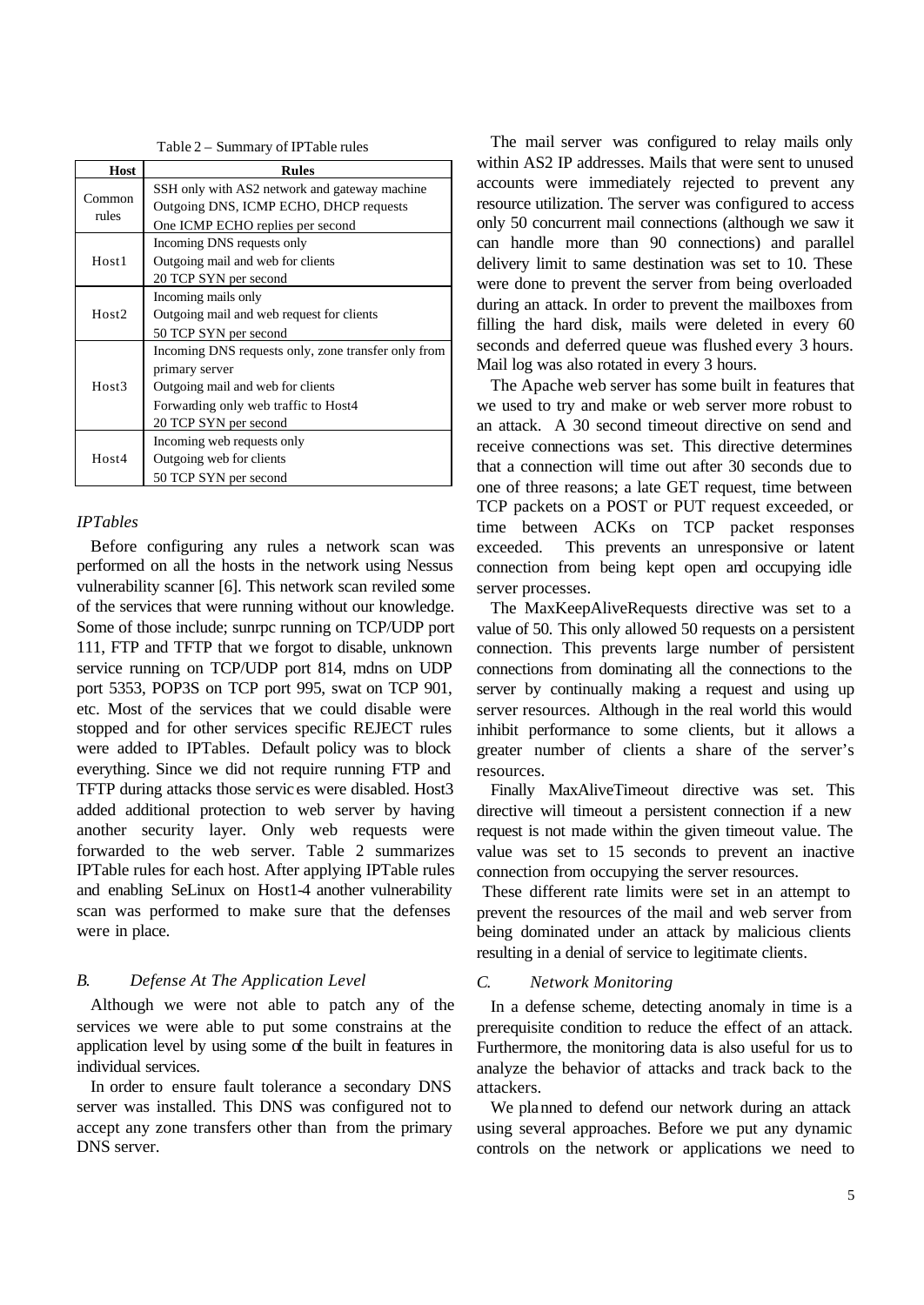understand what is going wrong in the network. With that objective we install two traffic analysis tools MRTG and ntop. Initially we had MRTG installed and it monitors SNMP statistics from SNMP-capable devices. In this exercise, we monitor our incoming and outgoing traffic and provide traffic breakdown by application layer protocols. Additionally, we use MRTG to check each server's resource load, such as CPU utilization, memory utilization, and the number of TCP connections, etc. The drawback of MRTG is that it cannot reflect traffic change in time since it collects data every 5 minutes. Because of this delay we used ntop. The ntop provides more instantaneous response of network traffic, therefore ntop was preferred over MRTG. The drawback of this approach is that we cannot directly distinguish incoming traffic from outgoing traffic.

We also installed an Intruder Detection System (IDS) to further support our attack detection. Snort [4] was selected since it was much easier to configure and use than some of the other similar products. All traffic through the switch was mirrored into Host6 to be monitored by Snort. Snort was configured in *alert mode* using a basic set of rules provided by the Snort website. All alerts generated by snort were then sent to a log to be monitored during the attack.

Some of the rules included in the basic configuration were: DoS, DDoS, SMTP, Telnet, ICMP, SNMP, attack-response, web-client, FTP, and other-IDS rules. Rules were picked trying to anticipate the basic possible attacks on our network. Snort was able to detect most of the attacks during the vulnerability scan on our own network.

## *D. Plans For Defending While Under Attack*

We were connected to all the hosts and router through the terminal and remotely so that we can easily manage any issues on the machines, services and router. We were depending on Snort, ntop, mail and web logs to give us some hints while we were under attacked. We were planning to put rate limits at the router based on attacks that we detected. Similarly we also had some IPTable template rule s to quickly block or rate limit detected attacks. We also identified some parameters in the web and the mail servers that we could change in order to reduce the effect of the attack. Examples include blocking email having a specific header or body, rate limiting concurrent connections and changing timeouts.

#### E. OBSERVATIONS UNDER ATTACK

We were attacked by AS3. During the attack, our router stopped responding to any requests from our terminal that connects to the router through the console port. However, our monitor did not detect any anomalous traffic. Our conjecture is that attackers were sending lots of packets, such as TCP SYN packet and Telnet requests to the router. Those packets were blocked by our security policy. In order to check if the incoming packets match a given rule or not, the router has to look into the TCP header in each and every packet. These operations took too much CPU utilization and eventually reduced packet forwarding to a very low value.

Since we did not set up our monitor before the router, we cannot verify our conjecture. After the presentations, the attackers verified our conjecture.

| Service | AS | <b>Baseline</b> | Attack                |                       |                       |
|---------|----|-----------------|-----------------------|-----------------------|-----------------------|
|         |    |                 | $AS3 \rightarrow AS2$ | $AS2 \rightarrow AS1$ | $AS1 \rightarrow AS3$ |
| e-mail  |    | 6.4             | 6.8                   | 1.8                   | 1.7                   |
|         | 2  | 6.5             | 2.3                   | 6.5                   | 4.8                   |
|         | 3  | 7.2             | 4.2                   | 7.3                   | 6.4                   |
| Web     | 1  | 8.6             | 8.7                   | 1.8                   | 3.9                   |
|         | 2  | 8               | 2.7                   | 8.1                   | 6.8                   |
|         | 3  | 8.8             | 5.7                   | 8.8                   | 2.3                   |

Table 3 – Measurements by arbitrator (success/second)

Unfortunately, Snort did not generate any useful alerts during the attack. This could have been due to a couple of reasons. Not enough traffic was able to pass through the router into the switch during the attack. In this case, there were not enough attack packets reaching the Snort machine to signal an alert. Another reason could have been the snort rules were not configured for the types of attacks made on our network.

There was a drop in traffic indicated by ntop. Both web and mail log did not reveal any suspicious behavior. Later it was reviled that attackers did perform a form of Shrew [1] attack on our mail and web servers however the attack die after the first 2 minutes. This is clearly visible in figure 3.

#### *A. Performance under attack*

During the attack we observed a significant decrease in services. The router was our first line of defense against an attack, but turned out to be our downfall. This became evident during the attack as the router became unresponsive to Telnet and management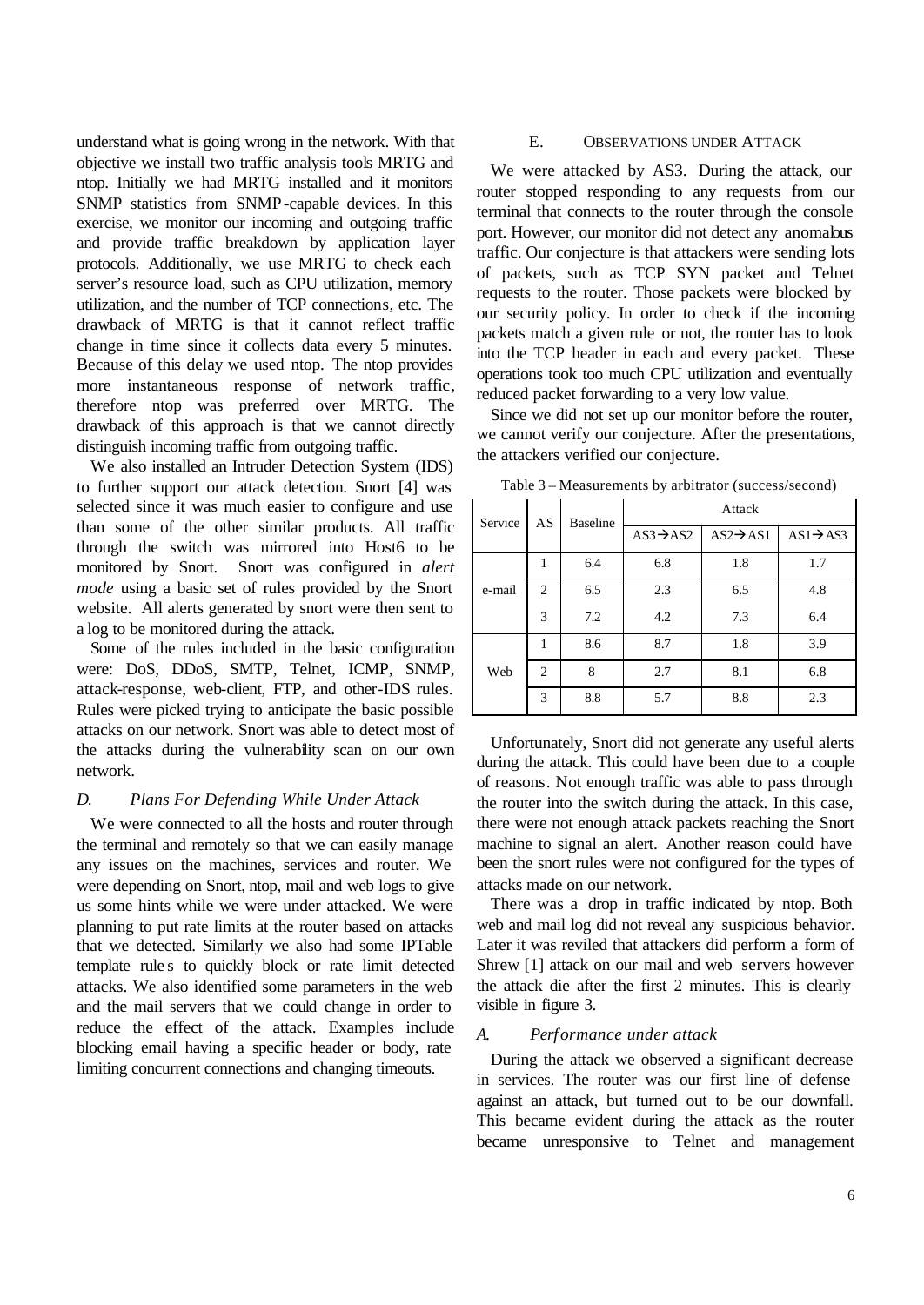

console. During the attack we attempted to log into the router and set rate limits on the traffic originating from AS3, but were unable to connect to the router. The router was too busy analyzing and applying security rules rather than forwarding traffic. Since the router was fairly old it did not have much processing power therefore all its resources were utilized much faster.

The affects of AS3's attack can be seen in Table 3 which shows the measurements recorded by the arbitrator. The  $3<sup>rd</sup>$  column is a baseline average recorded over a 10 minute interval before any attacks were launched and traffic had a chance to stabilize. The next 3 columns represent the recorded averages over a 10 minute time period during each of the 3 attacks:

Attack 1 – AS3 attacked AS2

Attack 2 – AS2 attacked AS1

Attack 3 – AS1 attacked AS3

All figures represent the average successful requests per second at the end of the 10 minute time frame as averaged over the entire time frame.

As can be seen in Table 3, the 10 minute average for web requests dropped from the baseline of 8 successful requests per second to 2.7 requests per second. The average for sent emails dropped from the baseline of 6.5 successful transmissions per second to 2.3 successful transmissions per second. However like some of the other ASs our service rate never went to 0. This data is a bit misleading since the arbitrator has an accumulative average.

As the attack progressed the performance of the network degraded significantly. Fig. 3 shows the results from the clients in AS1 which continued to try and send requests to AS2 during the attack.

As can be seen, the performance of the servers degraded to 0 during the last few minutes of the attack. The graph shows a curious peak during the attack where



Fig. 3. AS3 attack on AS2 as observed by AS1 Fig. 4. AS3 attack on AS2 as observed from log files

the network appears to almost return to normal. The only explanation we can offer is AS3 tried to launch a type of Shrew attack. Shortly into the attack period AS3 reported their Shrew attack failed and stopped running. We surmise this could have led to the spike in network performance before AS3's other attacks were able to fill the void and shutdown our network.

Upon examination of our web and mail server logs, there were some successful requests made during the last minutes of the attack. This shows a limited numbe r of requests were able to pass through the router to the web and mail server. However, these successful requests originated mainly from the arbitrator at AS4 and a few request originated from AS3, but none of the requests originated from AS1 as reflected in their data and this was also visible in our logs. This accounts for the discrepancies between the arbitrator and AS1. The arbitrator was able to make some successful requests during the attack, but AS1 was not. We do not have an answer for these discrepancy.

Fig. 4 shows the successful requests from our server logs based on requests made by the arbitrator. Table 3 shows that during AS3's attack on AS2, the arbitrator's success rate to AS3 dropped significantly. The success rate for email dropped from the baseline of 7.2 per second to 4.2 per second and the web success rate dropped from 8.8 per second to 5.7 per second. We believe this suggests that AS3's attack was having a negative effect on their own network and degrading the performance of their own services.

An interesting note, the Apache log shows AS1 was initiating approximately 16.6 requests per second versus 8.9 average requests per second from AS3. AS1's requests were almost twice the number of requests from AS3 and much greater than the specified approximate 10 requests per second. It appears AS1 was running 2 hosts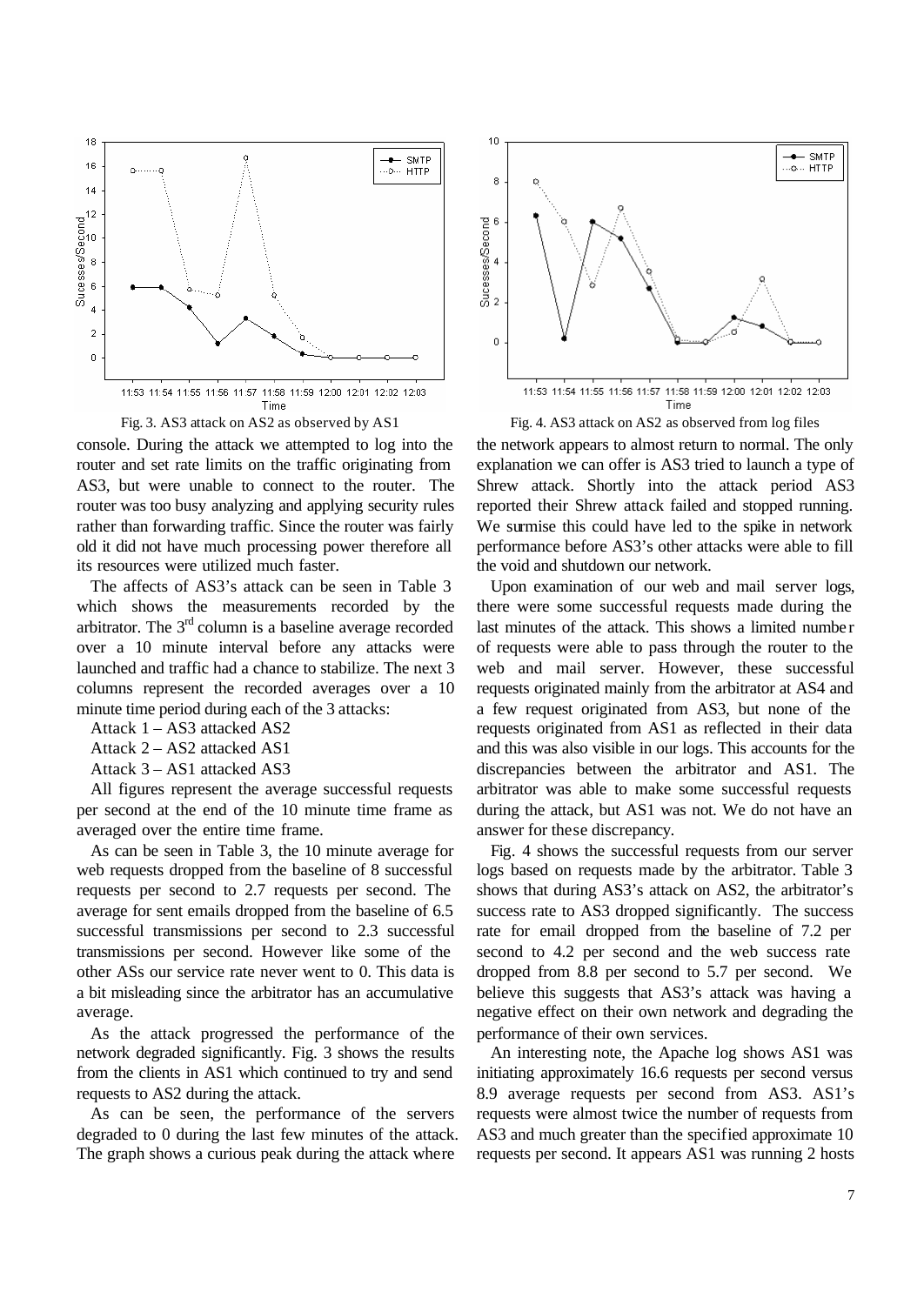each making approximately 10 requests per second instead of the 10 total requests.

None of the requests from AS1 were answered successfully in the last minutes of the attack unlike some of the successful requests of AS3 and AS4. We were not able to derive a conclusive reason for this behavior.

# F. ATTACK STRATEGY

We crafted an attack that consists of a Shrew attack and TCP SYN and Reset attack.

### *A. Shrew Attack*

We attempted to implement a shrew [1] attack on AS1. Shrew is an attack which exploits TCP's retransmission timeout mechanism. The shrew attempts to congest a network with a burst of packets long enough to cause a TCP connection to enter timeout. The shrew attack will then stop transmitting for the timeout period before sending another congestion causing burst of packets. By sending the attack in bursts, the shrew minimizes the total throughput of the attack. Yet it still is able to cause a disruption in the TCP connections without a large flood of attack packets, allowing it to minimize its chance of detection.

In our shrew attack, we used PackIt [5] to craft attack packets of maximum size in order to try and cause congestion in the network being attacked. We attempted to create a burst of packets of length 0.1 seconds as suggested in [1]. Several trials were performed with PackIt to see how many packets of maximum size could be sent in one second and then this number was divided by 10 to try and create a 0.1 second burst of packets. It was determined over the trials that 9000 – 9100 packets were sent per second at full rate. A burst size of 91 packets was decided upon to create an approximate 0.1 second burst of packets.

Next a timeout between burst was set at 1 second following the results given in [1]. This timeout resulted in an approximate 15 - 20 percent decrease in successful responses using the arbitrator on Host4 as a measure. In order to try and achieve an increase in the affect of the attack, the timeout period was cut in half to 0.5 seconds which resulted in similar results in [1]. This appeared to increase the effectiveness of the attack in the few trails that were performed in the limited time we had left.

To increase the effectiveness of our attack, 2 types of packets were used in the attack in order to try and maximize the congestion in the network being attacked. This was also done in an attempt to avoid any defensive measures by the network being attacked by choosing common packet types for services implemented in the attacked network. The first set of attack packets were TCP SYN packets sent to TCP port 80 (HTTP), and the second set of attack packets were UDP packets sent to UDP port 53 (DNS).

Since the other two ASes had replicated their services across all of their hosts, both types of packets were sent to each of their hosts. To try and further limit the possibility of detection and any rate limiting that may have been applied by the AS, each attack packet flow had a different crafted source IP address, either from AS2 or AS3.

In the few trials that were able to be preformed, the attack seemed to have a significant affect on AS1, but it is unknown if this was actually the intended result of the attack or the result of the router not being able to handle the burst of packets. Further trials and measures would be needed.

## *B. TCP SYN Reset On Router*

A simple TCP SYN and Reset attack was done to AS1's router. The attack was directed towards the BGP port (TCP  $179$ ) of the router. A total of  $10000$  attack packets were sent at a burst of 10 packets. The source IP was spoofed to one of the AS1's mail servers since we knew it was slow in handing mails. So we wanted to make it even slower by asking it to handle packets that it didn't send. Following command was used to generate the attack packets using PackIt.

packit -s 10.1.0.5 -d 10.1.0.1 -S 403 -D 179 - F SR -q 12345678910 -c 10000 -b 10

We do now have an idea of how successful the attack was. This was not a well prepared attack it was just written on the fly because we were not sure about the effectiveness of Shrew attack. However we assume that least it kept the victim router busy.

## *C. Performance under attack*

Our attack on AS3 resulted in a significant decrease in the performance of their services. The 3rd column of Table 3 shows the results of the successful request from the arbitrator on AS4 during our attack on AS1. As can be seen, after the 10 minute attack period, their average successful email rate dropped from 6.4 per second to 1.8 per second. The average successful web request dropped from 8.6 per second to 1.8 per second. Once again this is an average over the 10 minute attack period and does not truly show the total effects of the attack.

During the attack, AS1 was forced to unplug their router from the network in order to log into it, in an attempt to thwart the attack. It appears our attack had the same effect as AS3's attack had on us. Their router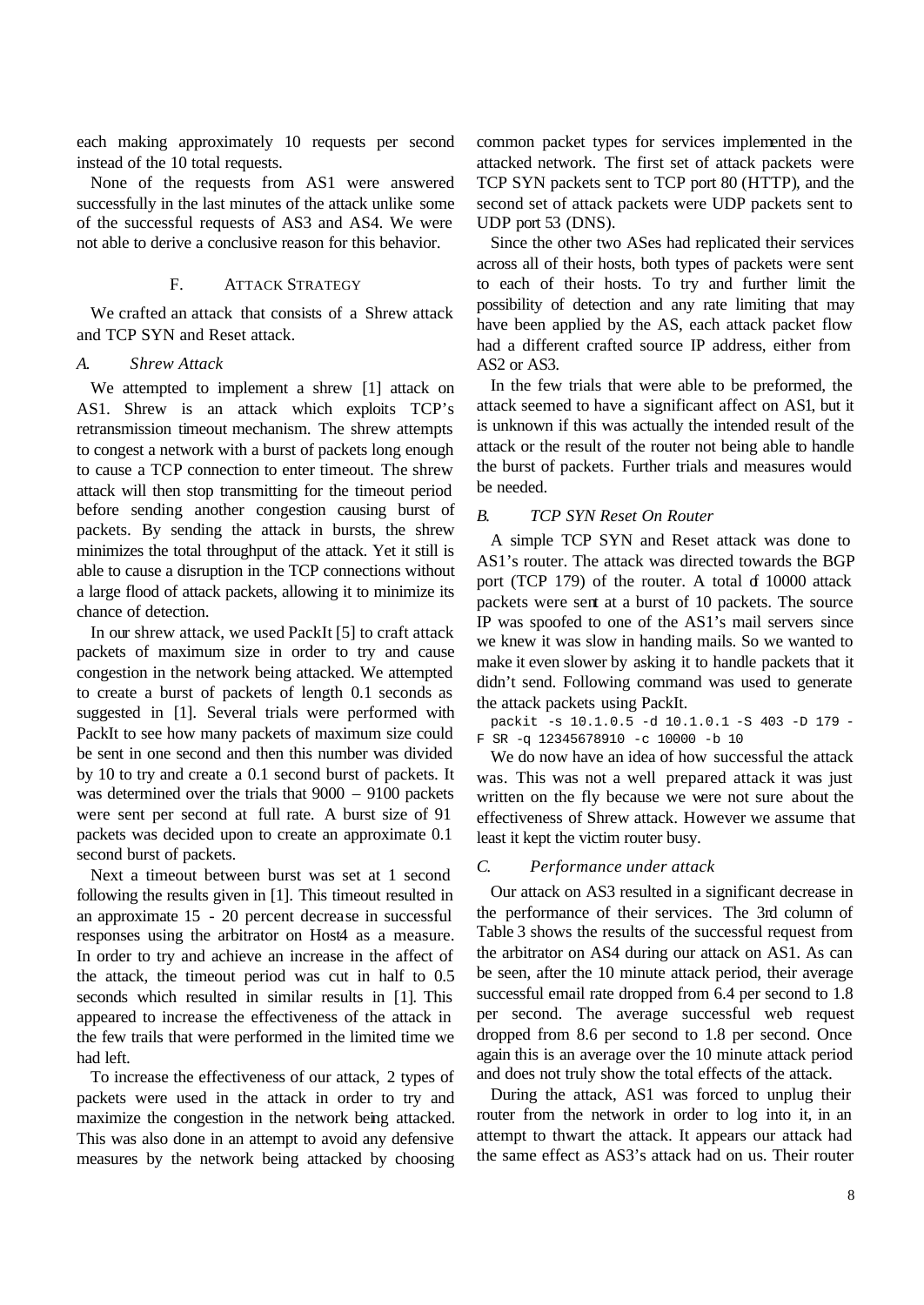

Fig. 5. AS2 attack on AS1 as observed by AS3

was not able to process the number of packets being sent to them.

Fig. 5 shows the client logs from AS3 as they were monitoring the successful requests from AS1 and AS2. AS3 monitored both ASes together so the results are aggregated between the 2 ASes. AS3 had a few time points in their data with anomalous readings. The flat spot in the middle of the graph had no useable data points. These 2 factors made it hard to determine if the decline in services was due to AS1's lack of response because of the attack from AS2 or factors with AS2. However, a decline in services is shown.

AS2 was the only AS not to show degradation from baseline while we launched our attack. AS1 and AS3 both showed a decline in successful requests from the arbitrator during the launch of their own attacks. This is because we only used 1 attack host and it was directly connected to the router.

It was disappointing not to be able to see the actual effects of out attack. We were very anxious to see if and how effective our attacks would have been.

#### G. DISCUSSION

The router was our first line of defense against an attack, but turned out to be our downfall. In hindsight there were two misjudgments made on our part. The first of which, the Snort box should have been placed in front of the router to monitor and filter all incoming traffic. This would have made it easier to detect and stop a subsequent attack. Next, Snort could have been used to monitor the packets coming into the network to manually identify possible attacks. However, this might have been practically impossible due to the amount of packets being flooded into the network while it was under attack.

If Snort was configured in the filter mode, it might drop enough attack packets so that the router would not get overloaded.

Another solution would be to place a firewall in front of the router. However this is not done in practice. Although this can be done in an enterprise network it would be impossible to place such a firewall in the backbone network.

Even if we place firewalls and monitoring tools to detect what is happening, if the attacker targeted these, it still may not be effective. A more practical solution would be to block such attack packets at the source network.

It was hard to derive any concrete conclusions from the data collected by each AS because they were so different and we also saw that some hosts were not time synchronized. Although we expected that the arbitrator would give a clear picture of success rates it actually gave accumulative average. Additional in the ASes, success rates were calculated assuming that it does not take any time to send data or pass logs however, this was not the case. So the average values were not accurate. This could have been prevented if a timer was used and every AS computed averages based on the same time frames. It could make the things much clearer if baseline traffic measurements were taken in a much earlier stage of the exercise.

Although our network topology was relatively simple to other networks, we were able to handle larger traffic volume and our attack did not disrupt the services. It would have been nice to see how the IPTables handled traffic if the router was not the bottleneck.

#### H. CONCLUSION

We built a simple administrative domain with some of the common servers with security in mind. Then layered security measures were put in place and we also attacked another AS. Through this exercise we realized that even protecting a simple network is not easy, even if you have all the defenses in place. Theory is different from the reality (as shown by our router) there is always a possibility of an unexpected vulnerability.

#### **References**

- [1] [1] A Kuzmanovic and E W Knightly. Low-Rate TCPtargeted Denial of Service attacks (The Shew vs. the Mice and Elephants), SIGCOMM 2003, Germany, Aug. 2003.
- [2] ntop Network top, http://www.ntop.org [3] The Multi Router Traffic Grapher (MRTG)
- http://oss.oetiker.ch/mrtg/
- [4] Snort http://www.snort.org/